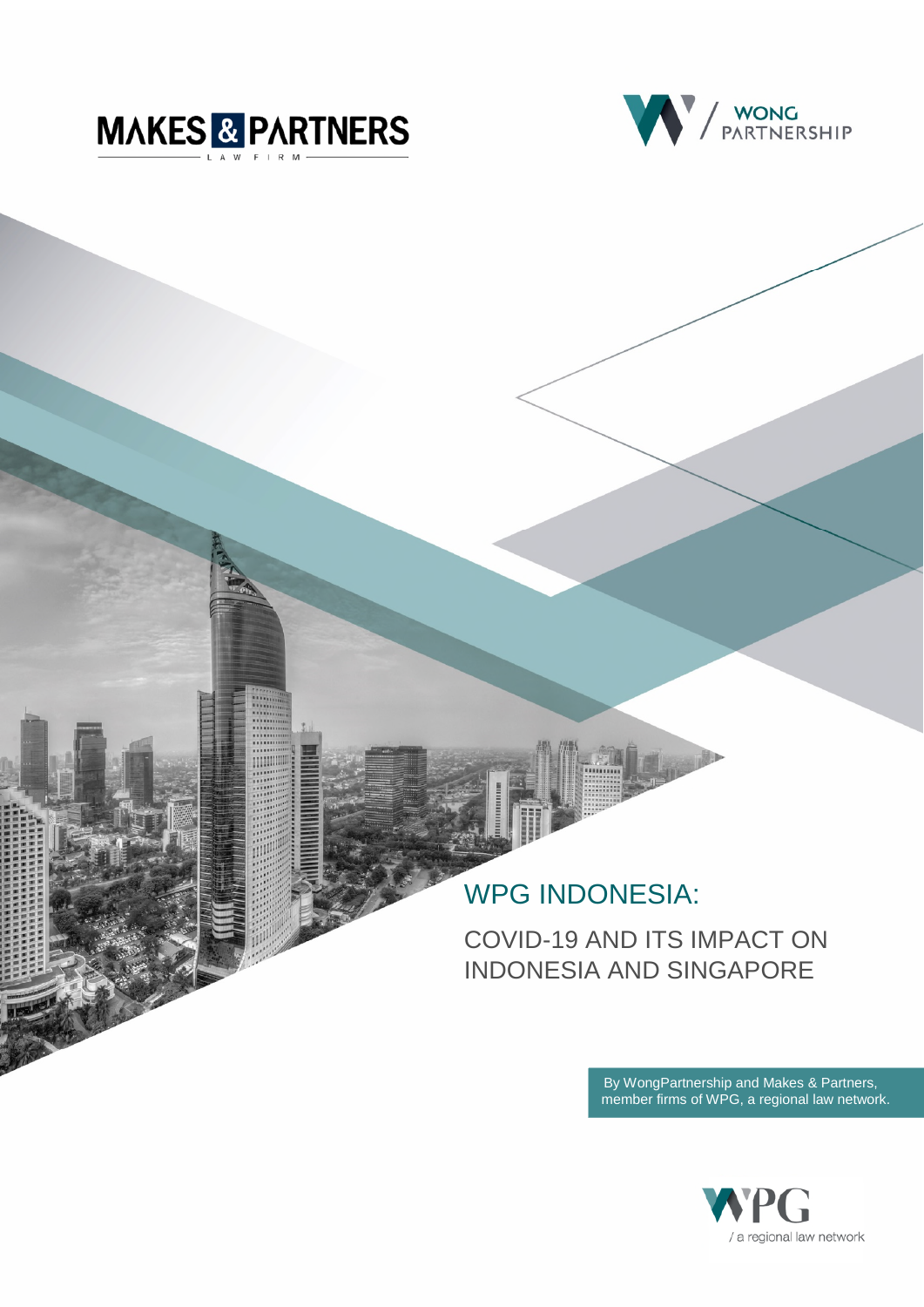# **COVID-19 and its Impact on Indonesia and Singapore**

COVID-19 has caused widespread disruption across the globe. As the numbers of infected persons and the death toll continue to rise exponentially with little sign of abating, countries have imposed increasingly strict social distancing and border control measures. In Indonesia, on 31st March, President Jokowi declared COVID-19 to be a public health emergency and on 15<sup>th</sup> April, Indonesia expanded a partial lockdown to more areas near Jakarta, bringing more than 15 million people under large scale social distancing rules. In Singapore, the Singapore government imposed a "circuit-breaker", with all non-essential services to stop operations at their workplaces from 7<sup>th</sup> April 2020 to 4<sup>th</sup> May 2020 and with all public spaces cordoned off to prevent social gathering.

Such measures have had, and are expected to continue having, severe commercial repercussions for businesses both in Indonesia and Singapore, especially those which are involved in sectors such as the F&B and tourism sectors. In light of these problems, businesses are looking to their existing contracts to restructure, minimise or avoid liability for their non-performance. Available remedies will in turn depend on the governing law of such contracts, and whether the contracts contain clauses addressing a material change in circumstance.

Given that Singapore law and Indonesia law are the two most common choices of governing law of Indonesia-related transaction documents, the position under both Singapore and Indonesia law will be considered.

# **WHERE THE GOVERNING LAW OF THE CONTRACT IS SINGAPORE LAW**

Where the governing law of the contract is Singapore law, there are at least four potential ways in which affected businesses may avoid liability for contractual non-performance: (a) by relying on the doctrine of frustration, (b) by relying on a material adverse change or effect clause, (c) relying on a force majeure clause, or (d) if applicable, parties may also seek temporary relief under the COVID-19 (Temporary Measures) Act 2020 ("**COVID Act**").

# **Doctrine of Frustration**

## *When is a contract frustrated?*

A contract is frustrated when, through no fault of either party, an unforeseeable external catastrophic event has occurred after the formation of the contract, which has so drastically altered the contractual arrangements agreed upon that to insist upon continued performance would be to hold the parties to a fundamentally different contract altogether.[1](#page-1-0)

Whether there has been a radical change in obligations will depend on each individual case, but generally, the courts will very rarely find that contracts have been frustrated, since the courts are reluctant to interfere with contracts which parties have entered into willingly.

© WongPartnership LLP and Makes & Partners Law Firm

DISCLAIMER: This update is intended for your general information only. It is not intended to be nor should it be regarded as or relied upon as legal advice. You should consult a qualified legal professional before taking any action or omitting to take action in relation to matters discussed herein.

1

a regional law network

WongPartnership LLP (UEN: T08LL0003B) is a limited liability law partnership registered in Singapore under the Limited Liability Partnerships Act (Chapter 163A)

<span id="page-1-0"></span><sup>1</sup> *RDC Concrete Pte Ltd v Sato Kogyo (S) Pte Ltd* [2007] 4 SLR(R) 413 ("*RDC Concrete*") at [59].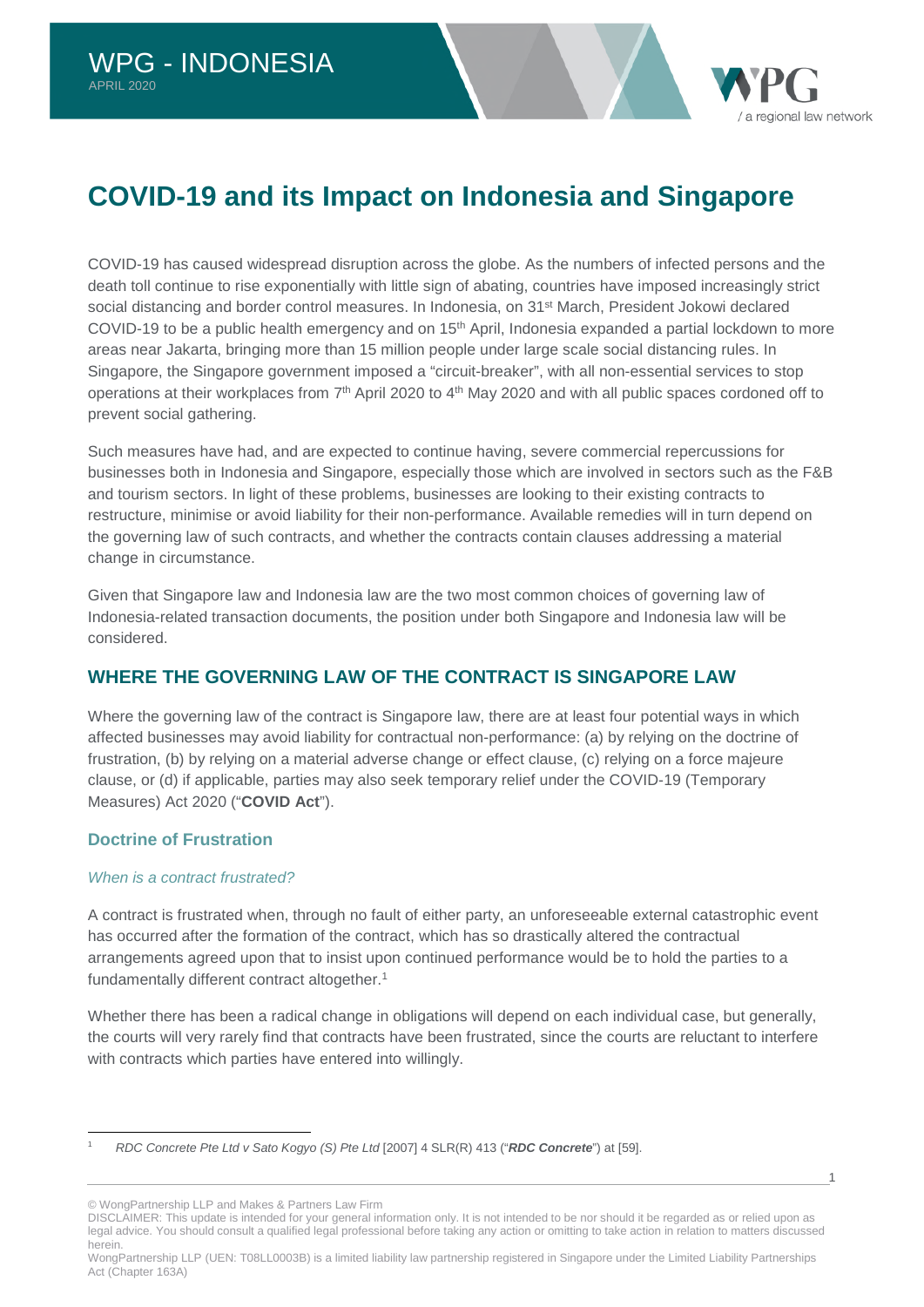

Circumstances in which frustration have been made out include:

- a) **If contractual performance becomes illegal:** This can either be due to the enactment of a new law or due to a change in circumstances which have made performance illegal.
- b) **If contractual performance becomes impossible:** There is no need for performance to be literally impossible; whether the contract is frustrated or not depends on the extent of the impossibility. Further, whether this ground is made out often depends on whether the parties had specified the **manner** of performance which has now been rendered impossible. For example, if the contract provides for logs to be floated down a river to a timber mill but the river dries up, the contract will be frustrated as the specified method of performance has now become impossible.

However, where the alleged event merely causes the contract to be more difficult or expensive to perform, that will generally not be sufficient to frustrate the contract unless the increase in costs is so extreme as to be "astronomical".[2](#page-2-0)

#### *What happens when a contract is frustrated?*

Where a contract is frustrated, all parties to the contract are discharged from further performance by operation of law *i.e.*, there is no need for the contract to stipulate for this consequence. The Frustrated Contracts Act also allows the courts to consider the expenses and benefits of each party to the contract and decide on an equitable manner of cancelling the contract.

#### *Will COVID-19 amount to a frustrating event?*

Whether COVID-19 will frustrate the contract depends on the precise circumstances of each contract, particularly whether it has now become impossible to perform the contract (although it bears reiterating that such performance need not be *literally* impossible).

## **Material Adverse Change/ Effect**

A material adverse change / effect clause is a contractual mechanism which allows for termination or a modification of contractual obligations in the event of a "material adverse change" ("**MAC**") or a "material adverse effect" ("**MAE**"). However, there can be difficulties in invoking a MAC / MAE clause as such clauses may not specify events which lead to a MAC / MAE, coupled with the fact that materiality will need to be demonstrated clearly and objectively. Hence, invoking a MAC / MAE clause will likely require a highly factual analysis and may differ depending on the facts of each case.

## **Force Majeure Clauses**

Force majeure clauses are where parties contractually agree on how to deal with specific future events that might arise, over which the parties have little or no control, that might impede or obstruct the performance of the contract.[3](#page-2-1)

© WongPartnership LLP and Makes & Partners Law Firm

DISCLAIMER: This update is intended for your general information only. It is not intended to be nor should it be regarded as or relied upon as legal advice. You should consult a qualified legal professional before taking any action or omitting to take action in relation to matters discussed herein.

WongPartnership LLP (UEN: T08LL0003B) is a limited liability law partnership registered in Singapore under the Limited Liability Partnerships Act (Chapter 163A)

<span id="page-2-1"></span><span id="page-2-0"></span><sup>&</sup>lt;sup>2</sup> Glahe International Expo AG v ACS Computer Pte Ltd [1999] 1 SLR(R) 945 at [24].<br><sup>3</sup> Megapte Beseurese (S) Dte Ltd y Chine Beseurese (S) Dte Ltd [1996] 3 SLB(R) 34.

<sup>3</sup> *Magenta Resources (S) Pte Ltd v China Resources (S) Pte Ltd* [1996] 2 SLR(R) 316 at [60].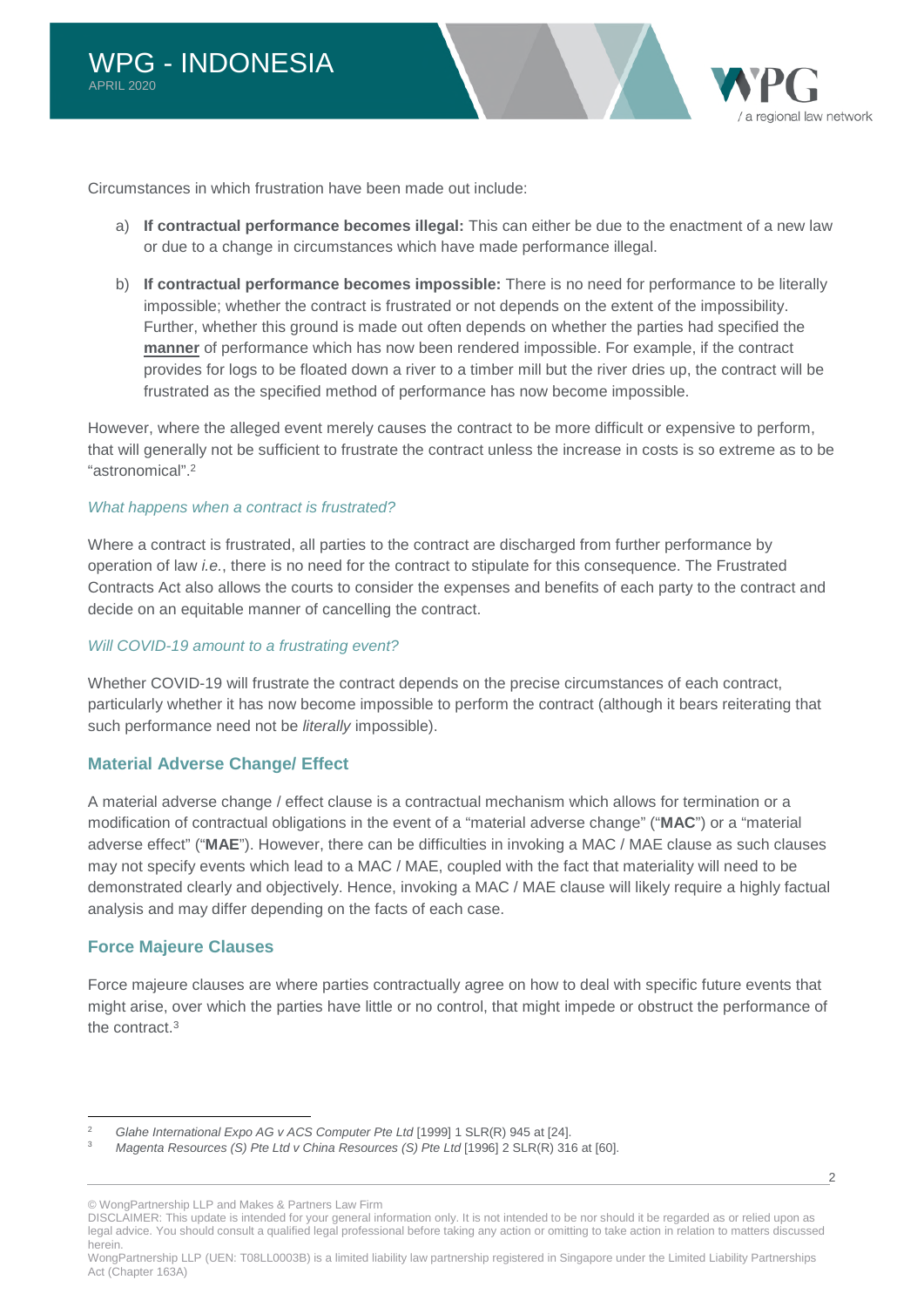

#### *What does a force majeure clause look like?*

A force majeure clause has three key features, namely: (a) the clause stipulates a list of events or circumstances which are usually beyond the control of the parties; (b) the clause states the impact of the event on a party's performance; and (c) it provides the consequences if an event which satisfies (a) and (b) are made out. An example with the relevant features is highlighted below:

"*The Supplier (c) shall be under no obligation to supply the concrete if the (b) said supply has been disrupted by virtue of (a) inclement weather, strikes, labour disputes, machinery breakdowns, riots and shortage of material, acts of God, or any other factors arising through circumstances beyond the control of the Supplier*".

#### *What relief is available under a force majeure clause?*

A force majeure clause derives its force solely from the intentions of the contracting parties and the relief it provides is available regardless of whether the specified event would have been sufficient to frustrate the contract.[4](#page-3-0) Since a force majeure clause is purely contractual, the relief it provides will be determined by the specific content of the clause itself. Some common examples of relief include (a) an extension of time given to the party in default or (b) the suspension of the defaulting party's duty to perform the contract.

#### *What must a party seeking to rely on COVID-19 to activate a force majeure clause show?*

The party seeking to rely on COVID-19 to activate a force majeure clause must first show that COVID-19 falls within the specified list of events in the clause. In this regard, force majeure clauses which refer to "pandemics" or "epidemics" would stand a good chance while clauses referring to more ambiguous events, such as "acts of God" would require more persuasion before the courts.

Further, the party must show that COVID-19 has impacted its contractual performance in the prescribed way, whether be it "disrupted", "hindered" or "prevented" (depending on the precise term used in the clause).<sup>[5](#page-3-1)</sup> The courts have noted that where a commercial transaction is involved, the determination of whether the force majeure event has sufficiently "prevented", "hindered" or "disrupted" the performance of the contract will be informed by commercial considerations e.g., the court may consider the practices of the specific industry.

It should be noted that clauses which do not prevent the literal performance of a contract but would render the continued performance of a contract commercially impracticable would generally constitute a "hindrance" or "disruption" within the meaning of the force majeure clause.<sup>[6](#page-3-2)</sup> However, the courts have adopted the view that increased costs are generally insufficient, in and of themselves, to constitute a "hindrance" or "prevention" that could invoke a force majeure clause though the position may be otherwise if the increase is astronomical.[7](#page-3-3)

DISCLAIMER: This update is intended for your general information only. It is not intended to be nor should it be regarded as or relied upon as legal advice. You should consult a qualified legal professional before taking any action or omitting to take action in relation to matters discussed herein.

<span id="page-3-1"></span><span id="page-3-0"></span><sup>&</sup>lt;sup>4</sup> *Precise Development Pte Ltd v Holcim (Singapore) Pte Ltd* [2010] 1 SLR 1083 at [25].

<span id="page-3-2"></span><sup>5</sup> *RDC Concrete* at [54].

<sup>6</sup> *Holcim (Singapore) Pte Ltd v Precise Development Pte Ltd and another application* [2011] 2 SLR 106 ("*Holcim (Singapore)")* at [56].

<span id="page-3-3"></span><sup>7</sup> *Holcim (Singapore)* at [53].

<sup>©</sup> WongPartnership LLP and Makes & Partners Law Firm

WongPartnership LLP (UEN: T08LL0003B) is a limited liability law partnership registered in Singapore under the Limited Liability Partnerships Act (Chapter 163A)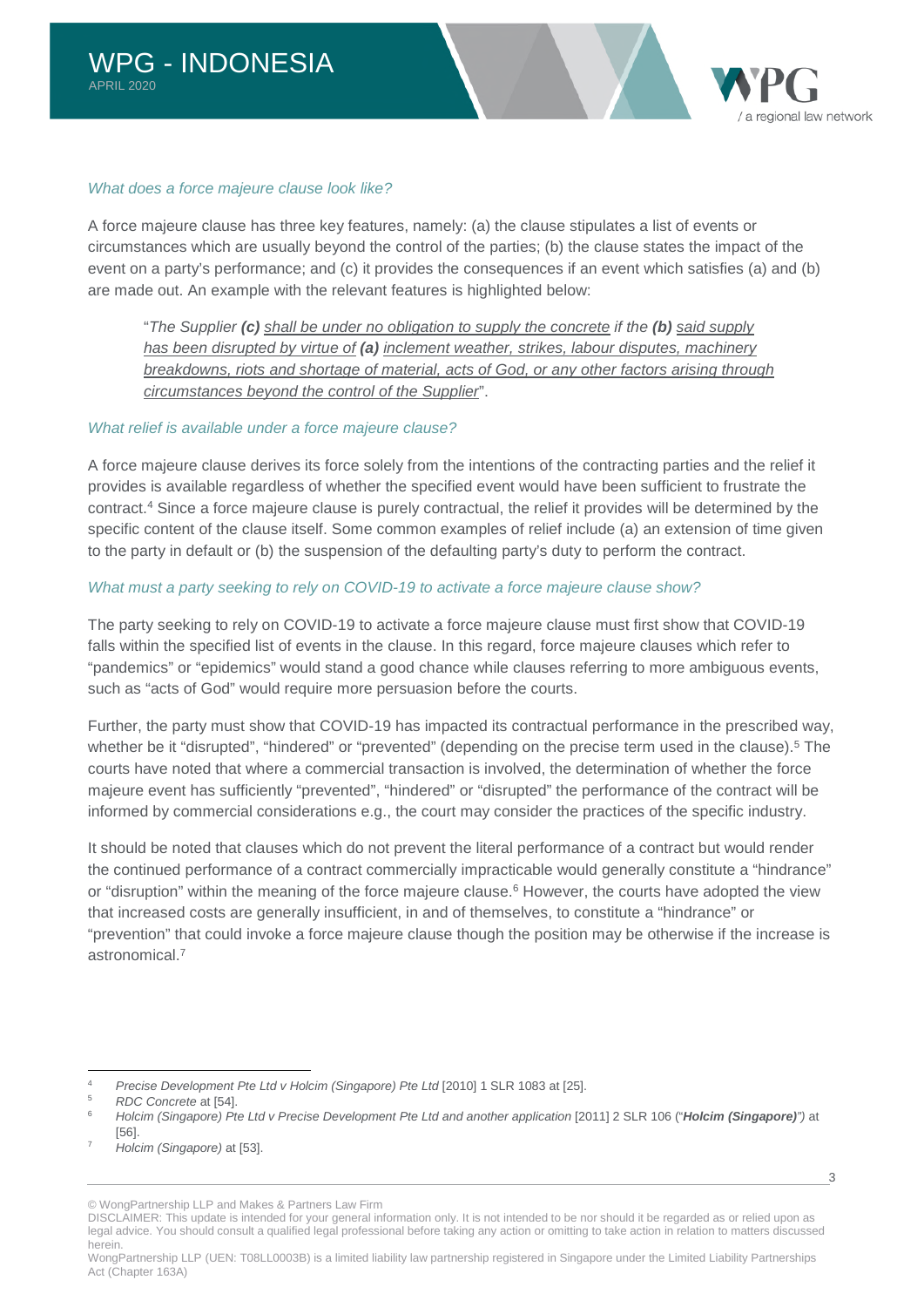

### **Impact of the Covid-19 Act**

On 7 April 2020, Singapore enacted the COVID Act to protect certain categories of businesses and persons which have been adversely affected by COVID-19. The COVID Act provides some temporary measures and relief for the inability to perform, which aim to provide affected businesses and individuals with much needed short-term cashflow.<sup>[8](#page-4-0)</sup> Such relief only applies to contracts defined in the Schedule to the COVID Act, including amongst others, loan facilities by a licensed bank, performance bonds, hire-purchase agreements, event contracts, tourism-related contracts and construction or supply contracts. Additionally, the scheduled contract must have been entered into or renewed (other than automatically) before 25 March 2020.<sup>[9](#page-4-1)</sup>

Under Section 5 of the COVID Act, a party may serve a notification for relief on a counterparty to a contract (or any guarantor or surety for its obligation in the contract) if it can show that:

- a) It is a party to one of the scheduled contracts defined in the Schedule to the COVID Act;
- b) The obligation is to be performed on or after 1 February 2020; and
- c) The inability is to a material extent caused by a COVID-19 Event.

The counterparty who receives the notification may not take various actions (such as the commencement or continuation of an action or enforcement of security) until after the earliest of the following:

- a) The expiry of the 6 month prescribed period;
- b) The withdrawal of the notification for relief; and/or
- c) An assessor determines that the case is not one to which Section 5 of the COVID Act applies.

Additionally, Section 5(13) of the COVID Act makes clear that such temporary measures and relief do not affect the operation of force majeure clauses in the contract where applicable.

# **WHERE INDONESIA LAW GOVERNS THE CONTRACT**

Indonesia law recognises the concept of force majeure. Articles 1224 and 1245 of the Indonesia Civil Code ("**ICC**") state that:

#### *Article 1244*

*The debtor shall compensate for the costs, losses and interests if he cannot prove that the non*performance or late performance of his obligation is caused by an unforeseen event that he cannot *be held responsible for, although he did not act in bad faith.* 

DISCLAIMER: This update is intended for your general information only. It is not intended to be nor should it be regarded as or relied upon as legal advice. You should consult a qualified legal professional before taking any action or omitting to take action in relation to matters discussed herein.

<span id="page-4-0"></span><sup>8</sup> For a full list of temporary relief, please refer to Section 5(3) of the COVID Act. Relief for specific contracts are also provided in Sections 6 and 7 of the COVID Act.

<span id="page-4-1"></span><sup>9</sup> See Section 4(1) of the COVID Act.

<sup>©</sup> WongPartnership LLP and Makes & Partners Law Firm

WongPartnership LLP (UEN: T08LL0003B) is a limited liability law partnership registered in Singapore under the Limited Liability Partnerships Act (Chapter 163A)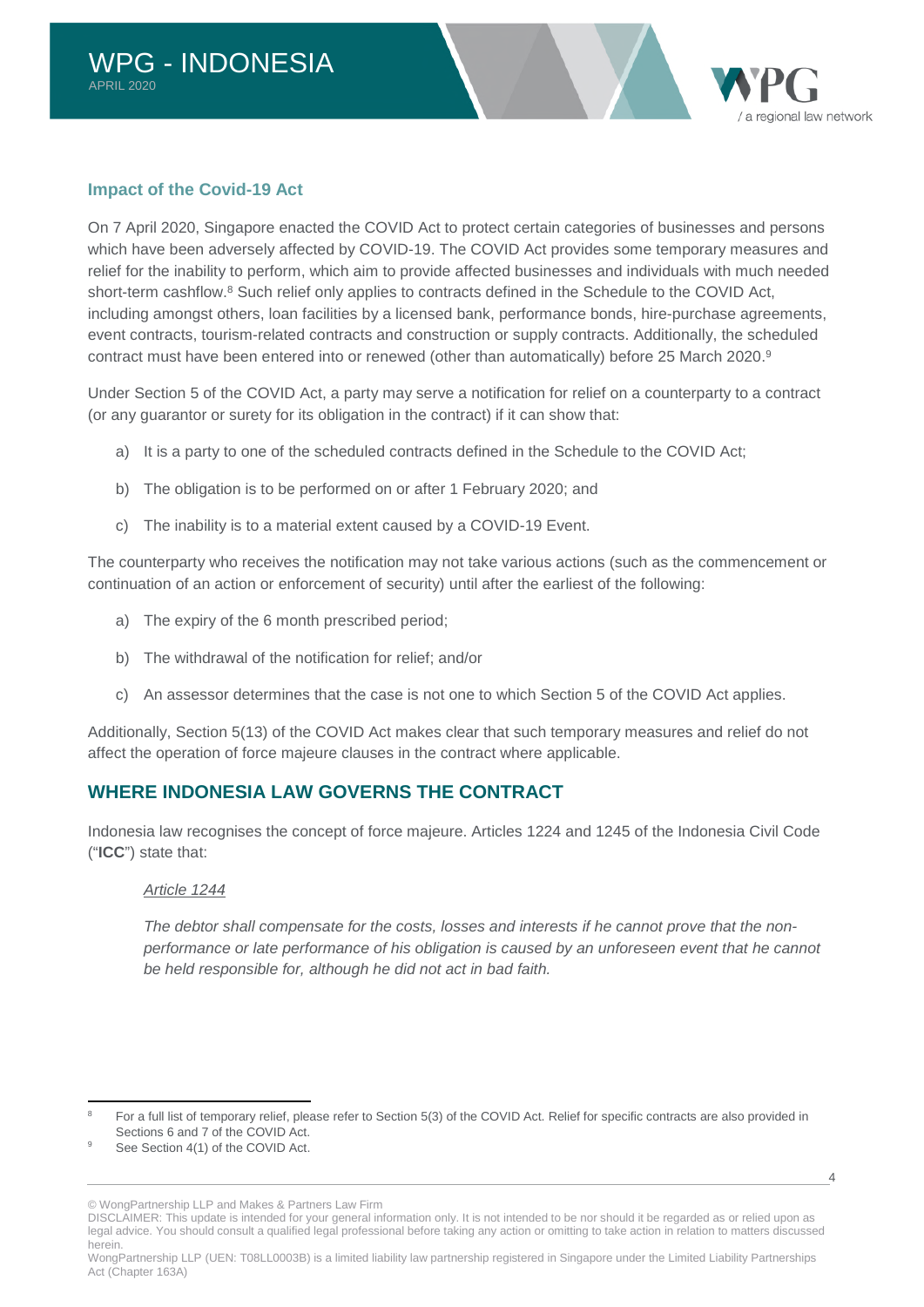

#### *Article 1245*

*No payment of costs, losses and interest shall be paid by the debtor, if an act of God or an unforeseen event prevents him from performing his obligation, or causes him to perform a prohibited act.* 

While the laws do not provide for a specific definition of force majeure, it is generally viewed that, in order for a force majeure event to come under the purview of Articles 1244 and 1245 of the ICC, it should meet the following criteria:

- a) The event is beyond the control of the debtor;
- b) The event is unforeseen at the time that the parties entered into the agreement;
- c) The event is preventing the debtor from fulfilling its obligation;
- d) The event is unintentional or the debtor has not intentionally caused the event; and
- e) The debtor is not acting in bad faith.

Examples of force majeure events include:

- a) A change in applicable laws that would result in the debtor violating the laws and/or facing a severe penalty if the debtor continues performing its obligations;<sup>[10](#page-5-0)</sup>
- b) A risk of war, loss of object of agreement due to seizure by the armed forces;<sup>[11](#page-5-1)</sup> and
- c) Unexpected events that cannot be resolved by the parties to the agreement or prevented by the parties.[12](#page-5-2)

## **What Happens When a Force Majeure Event Occurs?**

#### *Termination of agreement when primary object of an agreement is destroyed*

Article 1444 of the ICC states that if the primary object of an agreement is destroyed completely, the agreement will be terminated.

#### *No liability for cost, losses and interests arising from FM*

Based on Articles 1244 and 1245 of the ICC, the debtor cannot be held liable for any costs, losses and/or interests arising from a force majeure event. However, consistent with the common principle of civil law evidence, the burden of proof lies on the debtor who is claiming the benefit of a force majeure event to show that its inability to perform the obligation was caused by a force majeure event.

© WongPartnership LLP and Makes & Partners Law Firm

<span id="page-5-0"></span><sup>10</sup> Oey Tjoeng Tjoeng v. Super Radio Company NV No. Reg. 24 K/Sip/1958.<br>11 NJ/ Handel Mestechannii L'Auto v. C.C. Jarden No. Beg. 45 K/Sip/1957.

<span id="page-5-2"></span><span id="page-5-1"></span><sup>11</sup> NV Handel Maatschappij L'Auto v. G.G. Jordan No. Reg. 15 K/Sip/1957.<br>12 D. Adianto Notonindito v. PT Titto Sartika No. Reg. 3380 K/PDT/1084, R

<sup>12</sup> P. Adianto Notonindito v. PT Tirta Sartika No. Reg. 3389 K/PDT/1984, Rudy Suadana v. PT Gloria Kaltim No. 409 K/Sip/1983.

DISCLAIMER: This update is intended for your general information only. It is not intended to be nor should it be regarded as or relied upon as legal advice. You should consult a qualified legal professional before taking any action or omitting to take action in relation to matters discussed herein.

WongPartnership LLP (UEN: T08LL0003B) is a limited liability law partnership registered in Singapore under the Limited Liability Partnerships Act (Chapter 163A)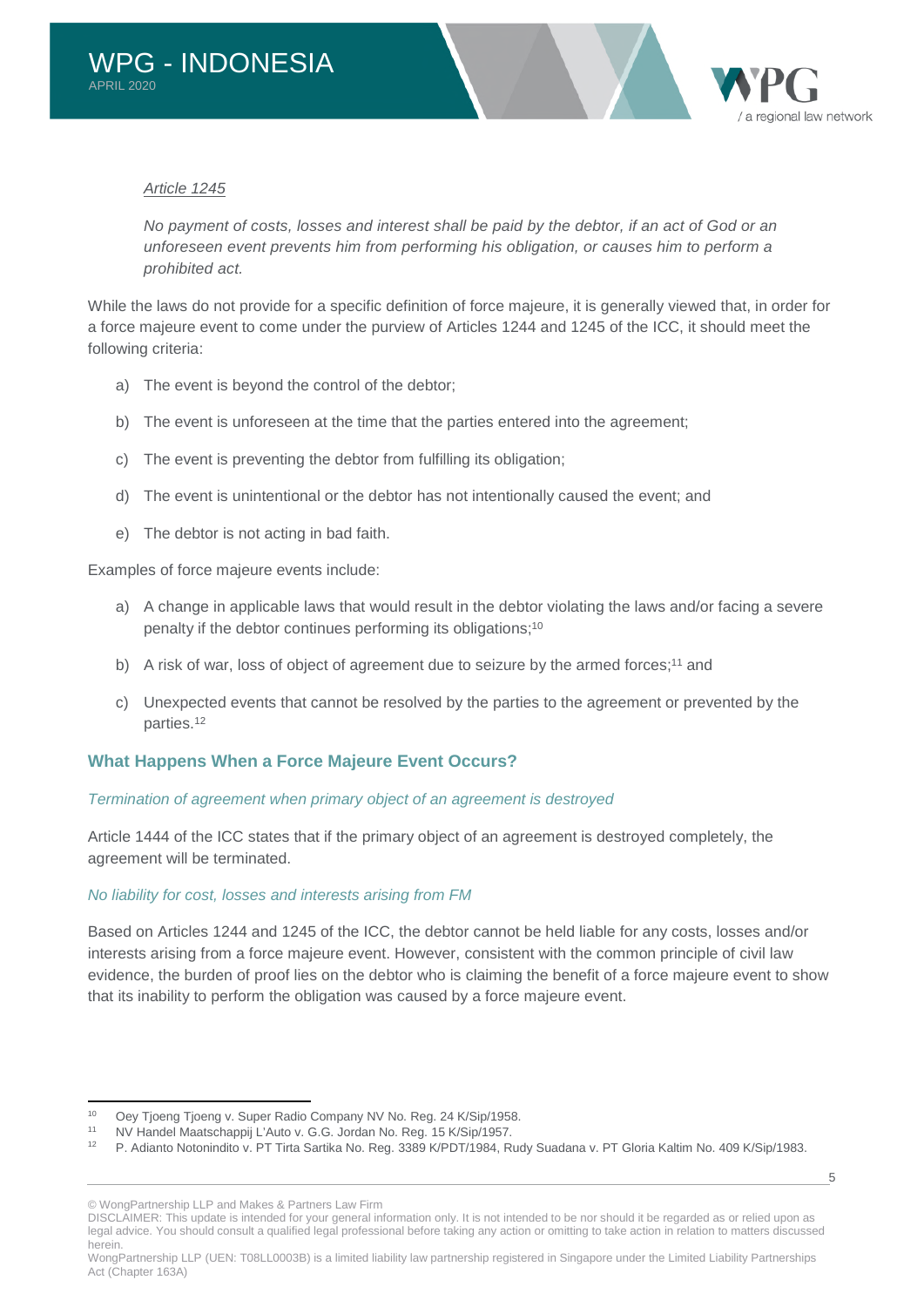

#### *The force majeure could either be complete or partial, and permanent or temporary*

A force majeure can either be (a) complete or partial, and (b) permanent or temporary. Complete and/or permanent force majeure means that the force majeure event has caused all obligations to become incapable of being fulfilled. In such cases, there would be no utility to having the agreement anymore and, therefore, the agreement may be terminated.

On the other hand, partial force majeure means that only some (and not all) contractual obligations cannot be performed, while temporary force majeure results in the obligations being incapable of being carried out temporarily. For the former, the debtor should still complete other parts of the obligations in accordance with the agreement. As for the latter, the debtor may postpone the performance of its obligation until after the force majeure event is resolved.

### **Is the Force Majeure Governed by the Agreement?**

Whether or not a force majeure event exists and the consequence thereof is generally determined based on the contractual terms set out in the relevant agreement. Article 1338 of the ICC states that "*[a]ll legally executed agreements shall bind the individuals who have concluded them by law. They cannot be revoked otherwise by mutual agreement, or pursuant to reasons which are legally declared to be sufficient. They shall be executed in good faith*".

All terms, including any force majeure clauses, set out in the agreement shall bind both parties. However, if the agreement is silent on the definition and consequences of force majeure, the general rules under prevailing laws and regulations, including the ICC, would apply.

Generally, the courts have adopted a broad scope and interpretation of a force majeure. Past court decisions have found, for example:

- a) If, under an agreement, a specific event is not explicitly categorised as force majeure, the judge will consider whether the failure by a party to perform its obligations under such agreement is caused by an unforeseen event which could not be prevented by such party;<sup>[13](#page-6-0)</sup>
- b) The existence of force majeure may be determined based on the definition or requirements set out in prevailing laws and regulation (which includes an administrative action taken by, or order from, the relevant government institution that binds the relevant party), or an unforeseen event that cannot be resolved by the relevant party or is beyond the control of the parties:<sup>[14](#page-6-1)</sup> and
- c) In rendering his decision, a judge would also take into consideration what is just and expedient.[15](#page-6-2)

<span id="page-6-0"></span><sup>&</sup>lt;sup>13</sup> SC Decision No. Reg. 15 K/Sip/1957 and vide SC Decision No. 409 K/Sip/1983.

<span id="page-6-2"></span><span id="page-6-1"></span><sup>&</sup>lt;sup>14</sup> SC Decision No. 3389 K/PDT/1984.<br><sup>15</sup> Commorcial Court Decision No. 21/

<sup>15</sup> Commercial Court Decision No. 21/Pailit/2004/PN Niaga.Jkt.Pst.

<sup>©</sup> WongPartnership LLP and Makes & Partners Law Firm

DISCLAIMER: This update is intended for your general information only. It is not intended to be nor should it be regarded as or relied upon as legal advice. You should consult a qualified legal professional before taking any action or omitting to take action in relation to matters discussed herein.

WongPartnership LLP (UEN: T08LL0003B) is a limited liability law partnership registered in Singapore under the Limited Liability Partnerships Act (Chapter 163A)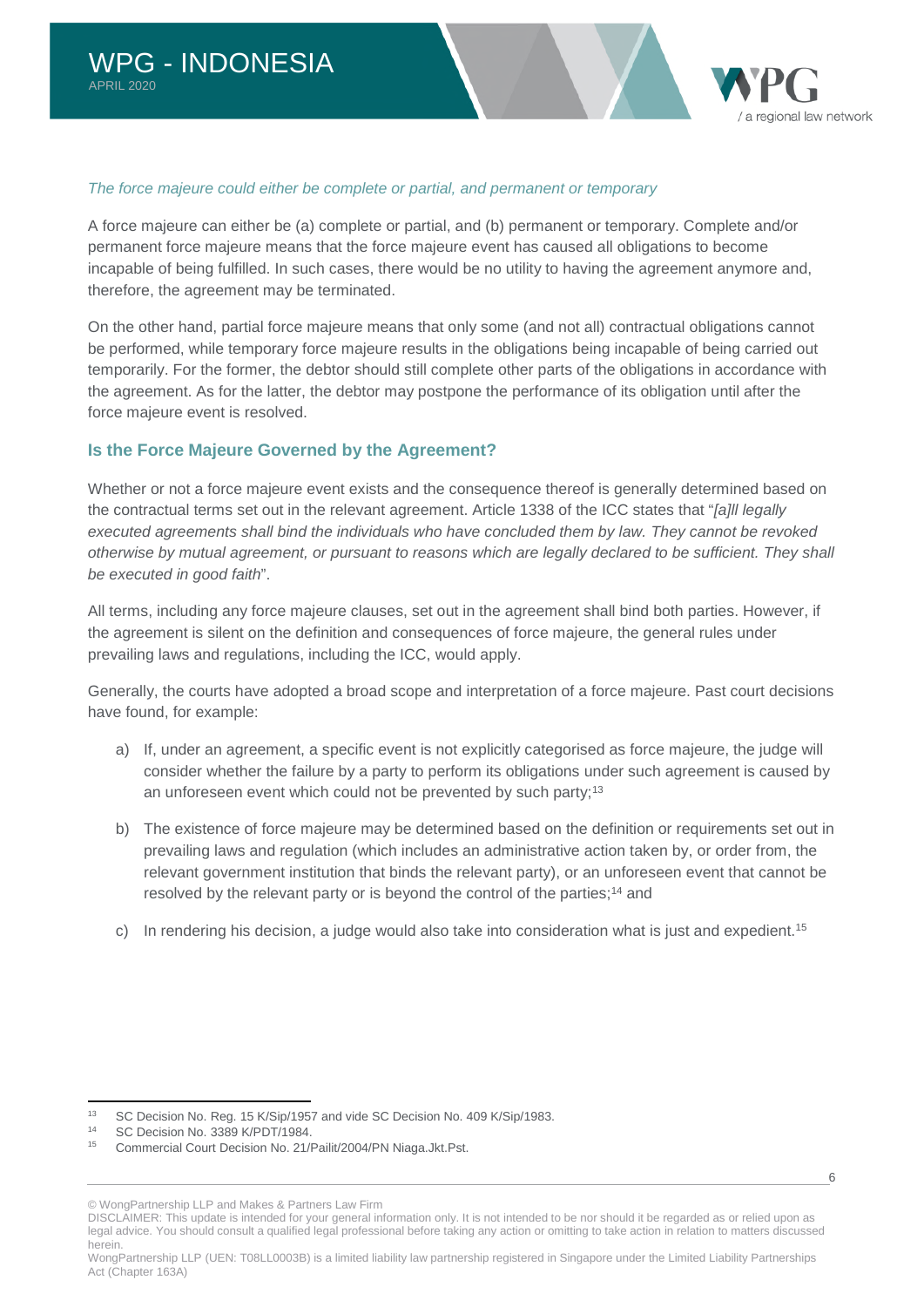

## **Does the Covid-19 Pandemic Qualify as a Force Majeure Event?**

As of the date of this notice, the Indonesian government has declared a state of emergency as a result of the COVID-19, and this status is expected to last until 29 May 2020. In the wake of the emergency status stipulations, the Indonesian government has issued numerous policies and regulations to (a) address the effect and (b) mitigate the risks of the COVID-19 outbreak in Indonesia.<sup>[16](#page-7-0)</sup>

Such regulations consider the COVID-19 pandemic as a force majeure event. In particular, the Decree of the Director General of Tax No. Kep-156/PJ/2020 on Tax Policy in relation to the Outbreak of Coronavirus Disease 2019 explicitly states that as a result of the spread of COVID-19, the current situation (in Indonesia) as per 14 March 2020 until 30 April 2020 is stipulated as a force majeure event.

# **CURRENT STATUS OF DISPUTE RESOLUTION MECHANISMS IN INDONESIA AND SINGAPORE**

Parties who wish to utilise the court system in Indonesia and Singapore to adjudicate on these issues during such times should be aware of how COVID-19 has affected the operation of the court systems in both countries.

In Singapore, due to the aforementioned "circuit-breaker", every matter which has been scheduled for hearing in the Singapore Supreme Court within the period of 7 April to 4 May 2020 has been adjourned to a later date, unless the matter is assessed to be essential and urgent. In determining whether a matter is essential and urgent, the court will consider whether the determination of the outcome of the matter is time sensitive. A matter is not essential and urgent merely because it is convenient for the parties to have the matter heard early. Parties will also have to satisfy the court that in preparing, presenting or conducting for the hearing, safe distancing measures will be abided to.<sup>[17](#page-7-1)</sup>

Further, parties should note that even after the "circuit-breaker", it is highly probable that safe distancing measures will continue to operate. These measures include the use of technology, such as holding hearings via video-conferencing or tele-conferencing.[18](#page-7-2)

In Indonesia, all relevant parties to a case are strongly advised to undertake court administration and conduct hearings via the e-court application system and the e-litigation application system. Nonetheless, judges have wide discretion to decide on whether physical attendance for hearings are necessary.[19](#page-7-3)

Outside of the court system, parties should be aware that the Singapore International Arbitration Centre ("**SIAC**") is operating as normal, though Notices of Arbitration and applications for emergency relief to the SIAC are now to be filed electronically only. However, the Indonesian BANI Arbitration Centre has

<span id="page-7-0"></span><sup>&</sup>lt;sup>16</sup> Such regulations include the Government Regulation in Lieu of Law No. 1 of 2020 on State Financial Policies and the Stability of the Financial System in relation to the Handling of the Coronavirus Disease (Covid-19) Pandemic and/or Threats That Are Potentially Harmful to the National Economy and/or the Stability of the Financial System enacted on 31 March 2020, the Government Regulation No. 21 of 2020 on Large-Scale Social Restrictions for the Accelerated Mitigation of the Coronavirus Disease 2019 (Covid-19) enacted on 31 March 2020, the Decree of the President No. 11 of 2020 on the Determination of a Public-Health Emergency in relation to the Corona Virus Disease 2019 enacted on 31 March 2020 and the Ministry of Finance Regulation No. 23/PMK.03/2020 on Tax Incentives for Taxpayers Impacted by the Coronavirus Outbreak enacted on 1 April 2020.

<span id="page-7-2"></span><span id="page-7-1"></span><sup>17</sup> Registrar's Circular No. 4 of 2020.

<span id="page-7-3"></span><sup>&</sup>lt;sup>18</sup> Registrar's Circular No. 3 of 2020.<br><sup>19</sup> Supreme Court Circular Lotter No.

Supreme Court Circular Letter No.1 of 2020 Guidelines for Executing Duties During the Prevention Period of Covid-19 Spread in the Supreme Court and Lower Judicial Bodies.

<sup>©</sup> WongPartnership LLP and Makes & Partners Law Firm

DISCLAIMER: This update is intended for your general information only. It is not intended to be nor should it be regarded as or relied upon as legal advice. You should consult a qualified legal professional before taking any action or omitting to take action in relation to matters discussed herein.

WongPartnership LLP (UEN: T08LL0003B) is a limited liability law partnership registered in Singapore under the Limited Liability Partnerships Act (Chapter 163A)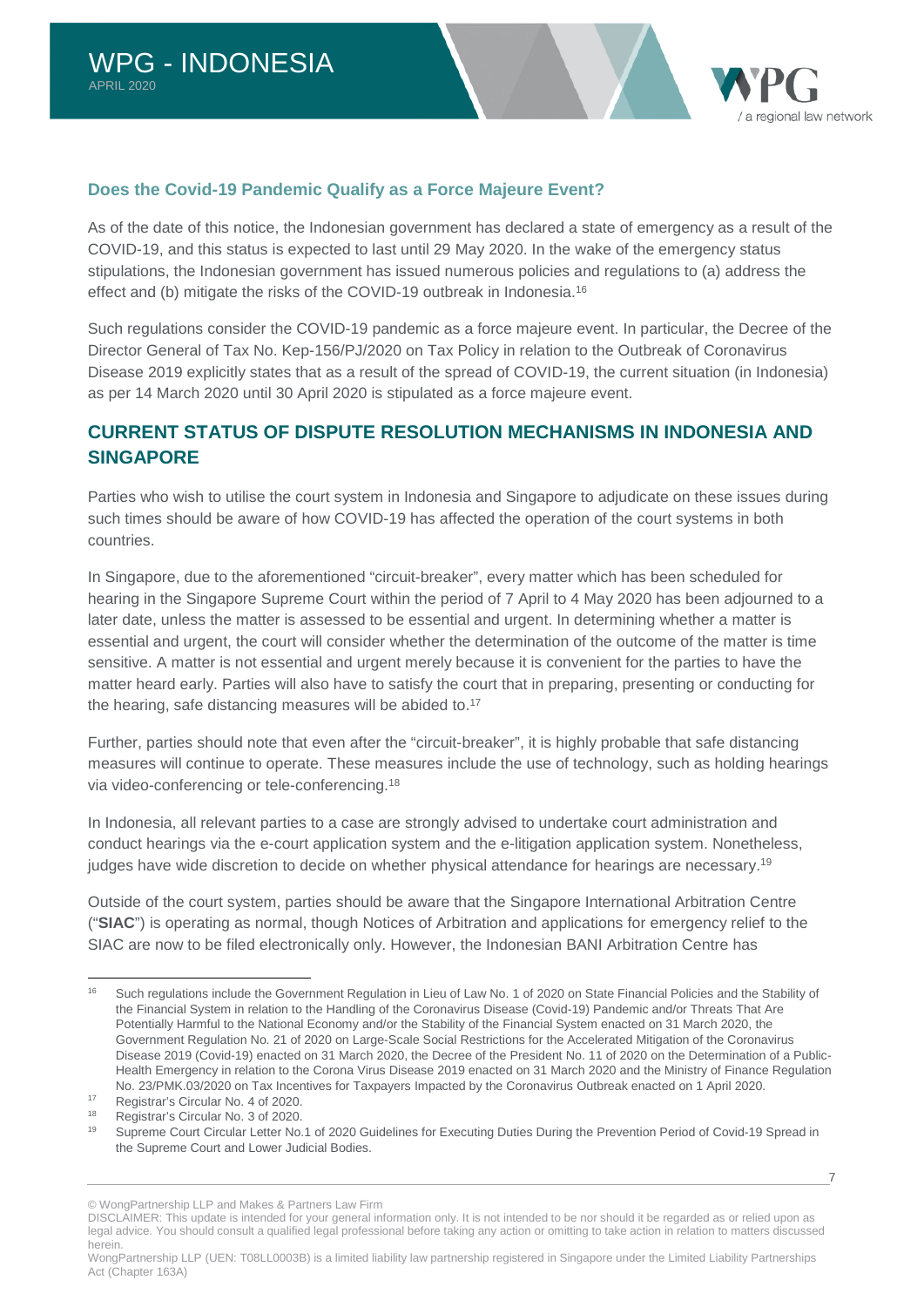temporarily suspended all arbitration hearings, though it can still be served for administrative and secretarial purposes between 10am to 3pm every Monday and Thursday.

# **UNSURE? SEEK LEGAL ADVICE**

**In these circumstances, whether a contracting party is able to invoke the doctrine of frustration, a MAC /MAE clause or a force majeure clause will depend on a careful analysis of the facts and the relevant contractual provisions. Parties may also consider seeking temporary relief under the COVID Act if the requirements are satisfied. Parties should obtain legal advice before seeking relief under their contracts, or the COVID Act.** 

If you would like information on this or any other area of law, you may wish to contact the Partner at WongPartnership or Makes whom you normally work with or the following:



**Dr Yozua MAKES**  Founder and Managing Partner **d:** +62 21 547 7181 **e:** [ymakes@makeslaw.com](mailto:ymakes@makeslaw.com) Click [here](http://www.makeslaw.com/people/Dr.-Yozua-Makes,-S.H.,-LL.M.,-M.M.-1) to view Dr Yozua's CV.



#### **Manoj Pillay SANDRASEGARA**

a regional law network

Partner **d:** +65 6416 8106 **e:** [manoj.sandra](mailto:manoj.sandra@wongpartnership.com) [@wongpartnership.com](mailto:manoj.sandra@wongpartnership.com) Click [here](https://www.wongpartnership.com/people/detail/manoj-pillay-sandrasegara) to view Manoj's CV.



**Mark CHOY**  Partner **d:** +65 6416 8014 **e:** [mark.choy](mailto:mark.choy@wongpartnership.com) [@wongpartnership.com](mailto:mark.choy@wongpartnership.com) Click [here](https://www.wongpartnership.com/people/detail/mark-choy) to view Mark's CV.



**James CHOO**  Partner **d:** +65 6416 2418 **e:** [james.choo](mailto:james.choo@wongpartnership.com)  [@wongpartnership.com](mailto:james.choo@wongpartnership.com) Click [here](https://www.wongpartnership.com/people/detail/james-choo) to view James's CV.



**Lawrence FOO**  Partner **d:** +65 6416 2467 **e:** [lawrence.foo](mailto:lawrence.foo@wongpartnership.com)  [@wongpartnership.com](mailto:lawrence.foo@wongpartnership.com) Click [here](https://www.wongpartnership.com/people/detail/lawrence-foo) to view Lawrence's CV.



**Daniel LEONARDO**  Foreign Counsel **d:** +65 6517 3784 **e:** [daniel.leonardo](mailto:daniel.leonardo@wongpartnership.com) [@wongpartnership.com](mailto:daniel.leonardo@wongpartnership.com)

Connect with WongPartnership.

© WongPartnership LLP and Makes & Partners Law Firm

DISCLAIMER: This update is intended for your general information only. It is not intended to be nor should it be regarded as or relied upon as legal advice. You should consult a qualified legal professional before taking any action or omitting to take action in relation to matters discussed herein.

WongPartnership LLP (UEN: T08LL0003B) is a limited liability law partnership registered in Singapore under the Limited Liability Partnerships Act (Chapter 163A)